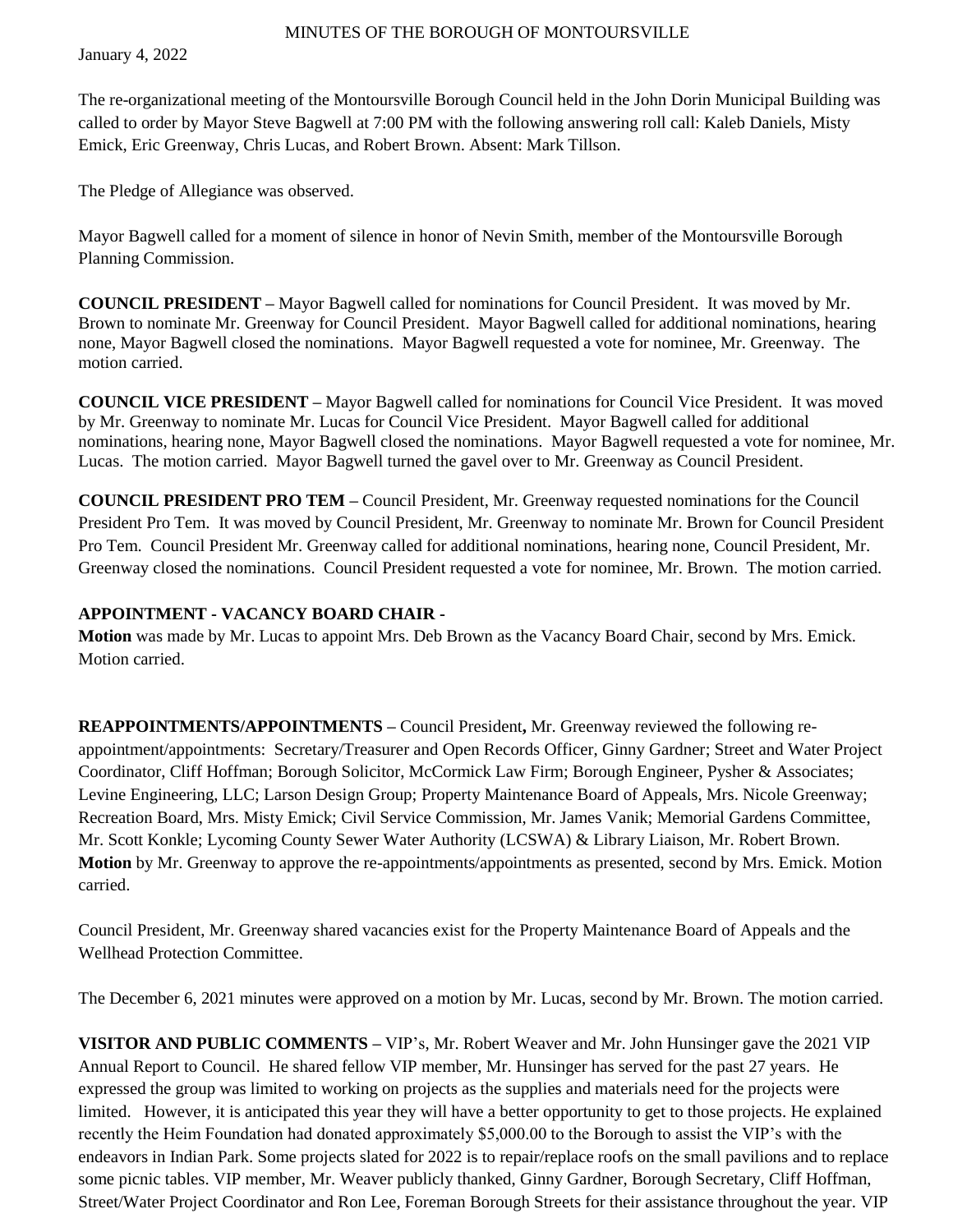Page 2 January 4, 2022

member, Mr. Hunsinger stated the Borough employees have always been great people to work with and thanked them for all their assistance. Council Vice-President, Mr. Lucas expressed appreciation for all the work the V.I.P. group does for the Indian Park and the Borough.

**TREASURERS REPORT –** Motion by Mrs. Emick to approve December 2021 treasurer's report, second by Mr. Greenway. The motion carried.

# **NEW BUSINESS-**

**FEE SCHEDULE AMENDMENT – SEO SERVICES/JAMI NOLAN –** Council President Mr. Greenway presented the amended Fee Schedule Amendment for SEO Services/ Jami Nolan for review. **Motion** by Mr. Greenway to approve SEO Services/Jami Nolan amended Fee Schedule as presented, second by Mr. Lucas. The motion carried.

**PURCHASE ADAPTIVE SWING –** Council President Mr. Greenway presented a request to purchase a bench swing for review.

**Motion** by Mr. Greenway to approve the purchase of a bench swing with frame, second by Mrs. Emick. Council member, Mrs. Emick explained the recommendation to purchase the bench swing at a cost of \$1260.00 with the installation to be done by the Borough and the installation location to be near the nature trail. Council President, Mr. Greenway amended his motion to approve the purchase of a bench swing with frame with a cost not to exceed \$1,800.00, second by Mrs. Emick. The motion carried.

**MOU – BOROUGH OF MONTOURSVILLE NON-UNIFORM UNION EMPLOYEES –** Council President, Mr. Greenway presented a MOU related to Borough of Montoursville Non-Uniform Union Employees for review. **Motion** by Mr. Greenway to approve the MOU regarding the Borough of Montoursville Non-Uniform Union Employees as presented, second by Mr. Brown. The motion carried.

**PAYMENT APPLICATION #4 - MECHANICAL & ELECTRICAL IMPROVEMENT TO THE WATERWORKS PROJECT – APPELLATION CONSTRUCTION SERVICES, LLC –** Council President, Mr. Greenway presented Payment Application #4 related to Mechanical and Electrical Improvement to the Waterworks Project for review.

**Motion** by Mr. Greenway to approve Payment Application #4 Mechanical & Electrical Improvement to the Waterworks Project to Appellation Construction Services, LLC in the amount of \$128,585.98, second by Mr. Brown. The motion carried.

**AUTHORIZE ALICE L TROWBRIDGE, R.L.A. FOR PROFESSIONAL SERVICES FOR APPLCAITON TO THE LYCOMING COUNTY ACT 13 LEGACY GRANT –** Council President, Mr. Greenway presented an authorization request for Alice L. Trowbridge, R.I.A. for her professional services regarding a grant application for the Lycoming county Act 13 Legacy Grant for review. Council member, Mr. Lucas shared he also would request Alice L. Trowbridge to investigate any additional funding sources that may be promising for the proposed playground **Motion** by Mrs. Emick to authorize Alice L. Trowbridge, R.I.A. for her professional services related to application of Lycoming County Act 13 Legacy Grant and any additional funding sources that may be promising for the proposed playground, second by Mr. Greenway. The motion carried.

# **INTERGOVERNMENTAL AGREEMENT BETWEEN BOROUGH OF MONTOURSVILLE AND RIVER**

**VALLEY TRANSIT –** Council President, Mr. Greenway presented for review the Intergovernmental Agreement between Borough of Montoursville and River Valley Transit for review. It was noted that the borough had requested additional information to justify an increase in the local share cost which had not be received as of date.